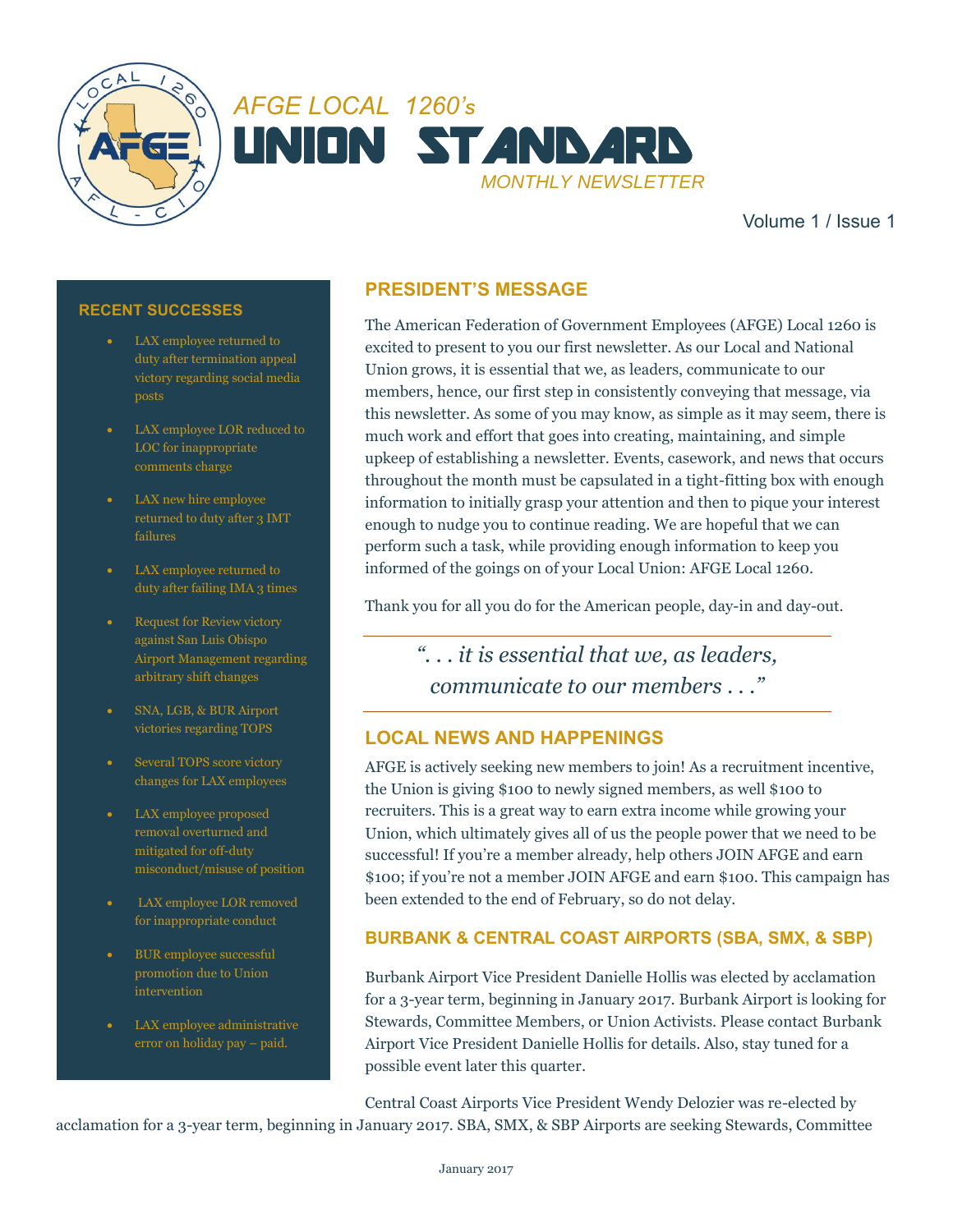Members, or Union Activists. Please contact Central Coast Airports Vice President Wendy Delozier for details. Also, stay tuned for events planned this quarter.

### **LOS ANGELES, LONG BEACH, & JOHN WAYNE AIRPORTS**

Local President Bobby Orozco Jr. was elected by acclamation to the office of President; Secretary Treasurer Victor Payes was elected by acclamation to the office of Secretary Treasurer; Executive Vice President Gilbert Vasquez was elected to the office of Executive Vice President; and Executive Secretary Robert Gonzalez was elected by acclamation to the office of Executive Secretary. Los Angeles International Airport is looking for Stewards, Committee Members, or Union Activists. Please contact Executive Vice President Gilbert Vasquez for details. Also, stay tuned for a possible events later this quarter.

John Wayne Airport Vice President Ray Alarcon was re-appointed for a 3-year term, beginning in January 2017. John Wayne Airport is looking for Stewards, Committee Members, or Union Activists. Please contact Santa Ana Airport Vice President Ray Alarcon for details. Also, stay tuned for a possible event later this quarter.

Long Beach Airport Vice President Duncan McGuire was re-elected by acclamation for a 3-year term, beginning in January 2017. Long Beach Airport is looking for Stewards, Committee Members, or Union Activists. Please contact Long Beach Airport Vice President Duncan McGuire for details. Also, stay tuned for a possible event later this quarter.

# *". . . the Union is giving \$100 to newly signed members, as well \$100 to recruiters."*

### **HELPING HAND: COLLECTIVE BARGAINING AGREEMENT**

As you may have heard the Collective Bargaining Agreement between AFGE and TSA has been ratified by the bargaining unit workforce, as follows: 11,476 in favor; 1,931 not in favor, for a total ratification percentage of 85.6%. It is this Local's intention that every employee know and understand the terms of this Agreement, when there are issues of violations, please reach out to the AFGE Local leadership for guidance and potentially filing a grievance and/or CBA violation.

With the freezing winters in Southern California [sarcasm], there may be few times employees would decide to where their jackets while on duty, yet there may be times. Accordingly, the CBA in Article 8: Uniforms and Uniform Allowances, Section E. Jackets: 1., states, "Unless otherwise permitted by TSA management, the only authorized jackets that may be worn at the checkpoint are the Ike jacket, the 3-in-1 jacket (to include vest), the team jacket, and the windbreaker jacket. Bargaining unit employees may wear these jackets at the checkpoint at their discretion" (p. 59).

You can find the current CBA on iShare, or you can reach out to one of your Union Officers for an electronic copy.

#### **SPOTLIGHT:MEET YOUR E-BOARD: PRESIDENT**



Local President Bobby Orozco Jr. has been employed with TSA at LAX since February 2008. Since arriving at TSA, Bobby has been involved with the Local Union, both 1234 & 1260, as a shop steward (2008), LAX Chief Steward (2009), Representative-at-Large (2009), Vice President for California Airports (2010), Executive Vice President (2012, 2013), Secretary Treasurer (2013), Acting-President (2014-2016), and President (2017). Currently, Bobby also sits on the AFGE Council 100 as Region 6 Vice President, covering AZ, CA, HI, NV, & Pacific Territories. Prior to and since TSA, Bobby has worked in the private sector at a steel mill, corrugated plants, correctional facility, and a host of other interesting employers. While in the

industrial sector, Bobby was a member of and involved with the Graphic Communications, Teamsters, and United Steelworkers International Unions, as Assistant Steward, Department Steward, Chief Steward, Trustee, and he has sat on many Labor-Management, Safety, Civil Rights, and other Committees. Bobby's highest education consists of two graduate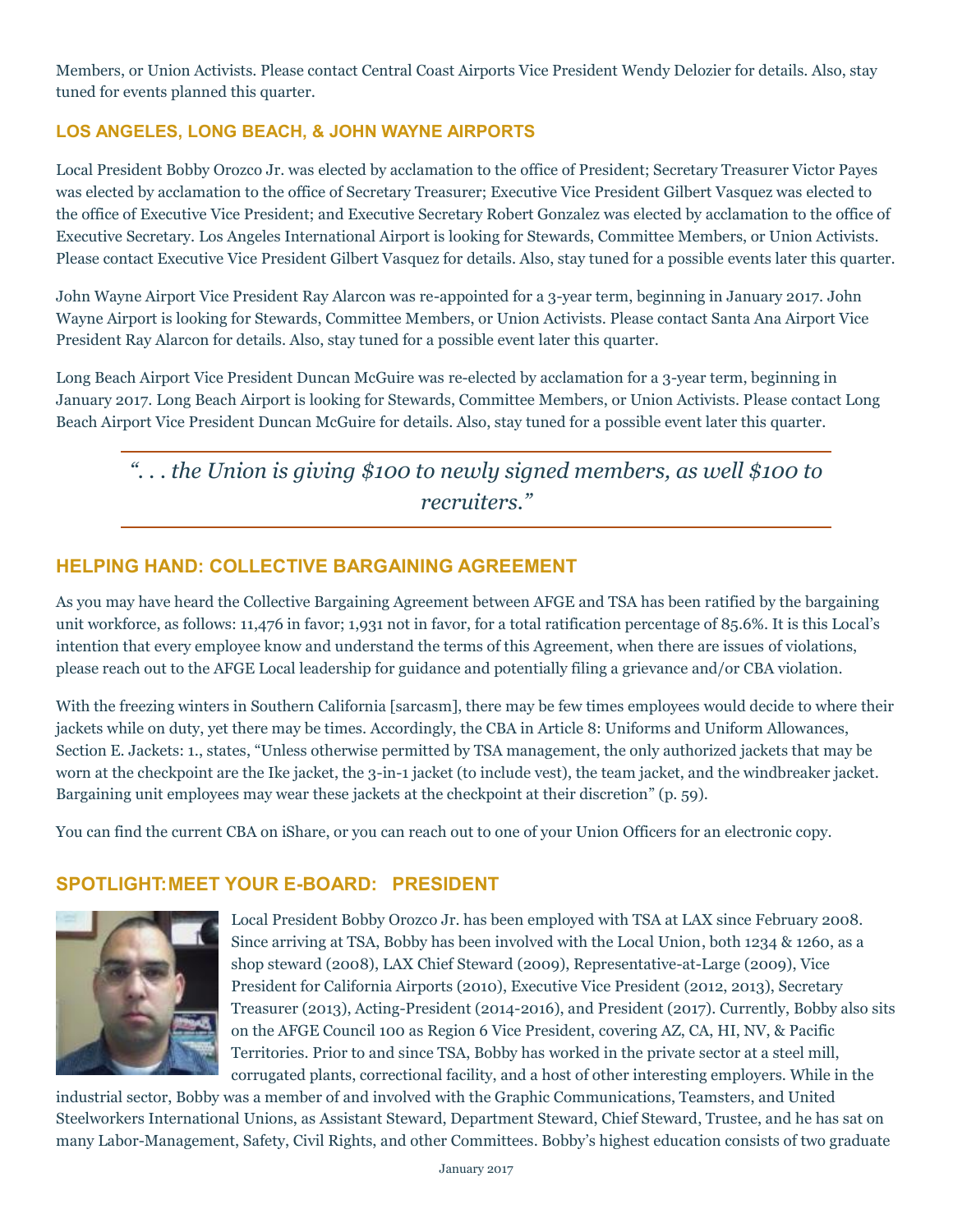degrees (University of Cincinnati-MSCJ, 2014 & Arizona State University-MFHD, 2016), he is also a member of Alpha Phi Sigma Honor Society (2011, 2013). Bobby has four children, been married since 2004, loves baseball (Go Braves!), and writes in his free time. More importantly, Bobby is seriously concerned with the rights of employees in the workplace, at TSA, and within the Federal Government. Bobby has vowed to do all that must be done in order to secure full rights for the TSA bargaining unit. Bobby can be reached at any time, please do not hesitate.

## **EXTRA, EXTRA!**

### **OPINION: THE UPCOMING YEAR**

AFGE is a diverse national Federal employee labor union, and by far the largest, that represents over 650,000 Federal employees nationwide, with over 310,000 members and growing. As a result of the diversity of this Union, there are many different opinions on a variety of issues, some of which the Union may not rank highly on a partcular members list of agreeable issues, yet the Union, in its own right, may possess these stances as it sees fit to benefit the Federal workforce and its members as a whole. Regardless of where your loyalties lie or your disagreements with this Union, at times, it is clear that 2017 may be one of Labor's most trying years in decades. That is not to say, we cannot or would not overcome, because we have before and we will, again. Nevertheless, whether you agree with AFGE's stance on certain matters or not, we can all agree that as Federal employees we must band together like never before and fight like heck! At the National, District, and Local level, there are strategies being discussed as how to best protect the Federal employee and his/her pay and benefits—I guarantee you that we, at Local 1260, are in this fight with our sleeves rolled up—we will never back down!

### **MISCELLANEOUS: COMIC STRIP**



Retrieved from: https://everydayfeminism.com/wp-content/uploads/2014/10/unionize-top-ten-color.jpg